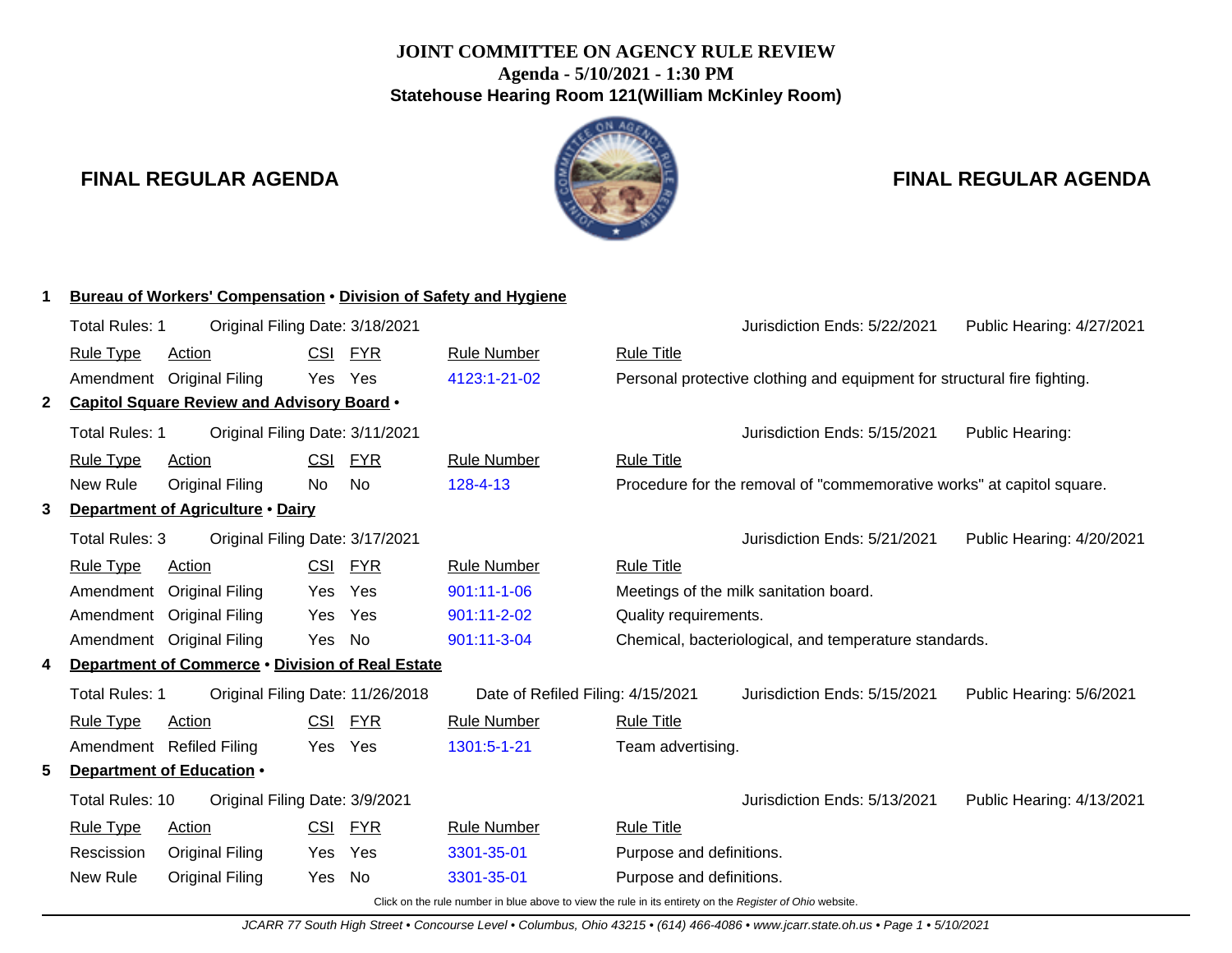# **JOINT COMMITTEE ON AGENCY RULE REVIEW 5/10/2021 - 1:30 PM**

**FINAL REGULAR AGENDA**

**Statehouse Hearing Room 121(William McKinley Room)**

|   | Rescission             | <b>Original Filing</b>          |     | Yes Yes | 3301-35-02                                                                                               |                                 | Governance, leadership, and strategic planning. |                                                                                   |
|---|------------------------|---------------------------------|-----|---------|----------------------------------------------------------------------------------------------------------|---------------------------------|-------------------------------------------------|-----------------------------------------------------------------------------------|
|   | New Rule               | <b>Original Filing</b>          | Yes | No      | 3301-35-02                                                                                               |                                 | Governance, leadership, and strategic planning. |                                                                                   |
|   | Amendment              | <b>Original Filing</b>          | Yes | Yes     | 3301-35-03                                                                                               | Blended learning.               |                                                 |                                                                                   |
|   |                        | Amendment Original Filing       | Yes | Yes     | 3301-35-06                                                                                               |                                 | Educational programs and support.               |                                                                                   |
|   | Amendment              | <b>Original Filing</b>          | Yes | Yes     | 3301-35-07                                                                                               | Data-driven improvement.        |                                                 |                                                                                   |
|   | Rescission             | <b>Original Filing</b>          | Yes | Yes     | 3301-35-09                                                                                               | Chartered nonpublic schools.    |                                                 |                                                                                   |
|   | New Rule               | <b>Original Filing</b>          | Yes | No      | 3301-35-09                                                                                               | Chartered nonpublic schools.    |                                                 |                                                                                   |
|   | Rescission             | <b>Original Filing</b>          |     | Yes Yes | 3301-35-10                                                                                               | school.                         |                                                 | Procedures for beginning a new school and for changing location or ownership of a |
|   | Total Rules: 1         | Original Filing Date: 3/9/2021  |     |         | Date of Revised Filing: 3/18/2021                                                                        |                                 | Jurisdiction Ends: 5/13/2021                    | Public Hearing: 4/13/2021                                                         |
|   | <b>Rule Type</b>       | Action                          |     | CSI FYR | <b>Rule Number</b>                                                                                       | <b>Rule Title</b>               |                                                 |                                                                                   |
|   |                        | Amendment Revised Filing        |     | Yes Yes | 3301-35-05                                                                                               | Faculty and staff focus.        |                                                 |                                                                                   |
| 6 |                        | Department of Education .       |     |         |                                                                                                          |                                 |                                                 |                                                                                   |
|   | Total Rules: 1         | Original Filing Date: 3/9/2021  |     |         |                                                                                                          |                                 | Jurisdiction Ends: 5/13/2021                    | Public Hearing: 4/13/2021                                                         |
|   | <b>Rule Type</b>       | Action                          |     | CSI FYR | <b>Rule Number</b>                                                                                       | <b>Rule Title</b>               |                                                 |                                                                                   |
|   |                        | Amendment Original Filing       |     | Yes Yes | 3301-35-08                                                                                               |                                 | Non-chartered, non-tax supported school.        |                                                                                   |
|   | Department of Health . |                                 |     |         |                                                                                                          |                                 |                                                 |                                                                                   |
|   | Total Rules: 10        | Original Filing Date: 3/26/2021 |     |         |                                                                                                          |                                 | Jurisdiction Ends: 5/30/2021                    | Public Hearing: 4/29/2021                                                         |
|   | <b>Rule Type</b>       | <b>Action</b>                   |     | CSI FYR | <b>Rule Number</b>                                                                                       | <b>Rule Title</b>               |                                                 |                                                                                   |
|   |                        | Amendment Original Filing       | Yes | Yes     | 3701-30-01                                                                                               | Definitions.                    |                                                 |                                                                                   |
|   |                        | Amendment Original Filing       | Yes | Yes     | 3701-30-03                                                                                               | Blood lead screening tests.     |                                                 |                                                                                   |
|   |                        | Amendment Original Filing       | Yes | Yes     | 3701-30-04                                                                                               | Religious exception.            |                                                 |                                                                                   |
|   |                        | Amendment Original Filing       | Yes | Yes     | 3701-30-05                                                                                               |                                 | Record-keeping and reporting requirements.      |                                                                                   |
|   |                        | Amendment Original Filing       | Yes | Yes     | 3701-30-06                                                                                               | Delegation of authority.        |                                                 |                                                                                   |
|   |                        | Amendment Original Filing       | Yes | Yes     | 3701-30-08                                                                                               |                                 | Public health lead risk assessment.             |                                                                                   |
|   |                        | Amendment Original Filing       | Yes | Yes     | 3701-30-09                                                                                               | Lead hazard control order.      |                                                 |                                                                                   |
|   |                        | Amendment Original Filing       | Yes | Yes     | 3701-30-11                                                                                               | Refusal to comply.              |                                                 |                                                                                   |
|   |                        | Amendment Original Filing       | Yes | Yes     | 3701-30-12                                                                                               | Lead poisoning prevention fund. |                                                 |                                                                                   |
|   |                        | Amendment Original Filing       |     | Yes Yes | 3701-30-13                                                                                               | Ohio lead advisory council.     |                                                 |                                                                                   |
|   | Total Rules: 3         | Original Filing Date: 3/26/2021 |     |         | Date of Revised Filing: 4/8/2021                                                                         |                                 | Jurisdiction Ends: 5/30/2021                    | Public Hearing: 4/29/2021                                                         |
|   |                        |                                 |     |         | Click on the rule number in blue above to view the rule in its entirety on the Register of Ohio website. |                                 |                                                 |                                                                                   |

JCARR 77 South High Street • Concourse Level • Columbus, Ohio 43215 • (614) 466-4086 • www.jcarr.state.oh.us • Page 2 • 5/10/2021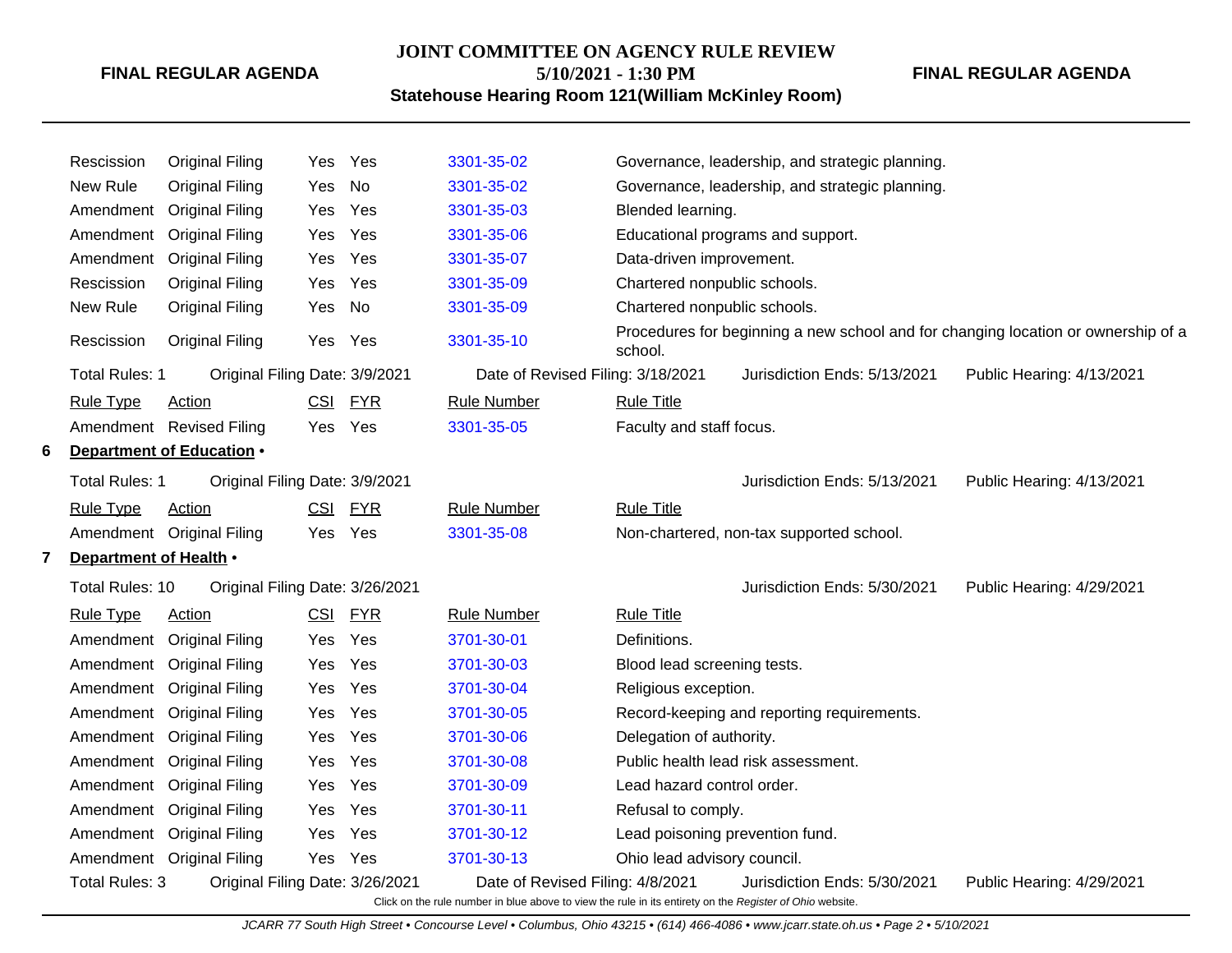# **JOINT COMMITTEE ON AGENCY RULE REVIEW**

**5/10/2021 - 1:30 PM**

#### **Statehouse Hearing Room 121(William McKinley Room)**

**FINAL REGULAR AGENDA**

Rule Type Action **CSI FYR** Rule Number Rule Title Amendment Revised Filing Yes Yes [3701-30-02](http://www.registerofohio.state.oh.us/jsps/publicdisplayrules/processPublicDisplayRules.jsp?entered_rule_no=3701-30-02&doWhat=GETBYRULENUM&raID=0) Primary health care provider responsibility. Amendment Revised Filing Yes Yes [3701-30-07](http://www.registerofohio.state.oh.us/jsps/publicdisplayrules/processPublicDisplayRules.jsp?entered_rule_no=3701-30-07&doWhat=GETBYRULENUM&raID=0) Public health lead investigations. Amendment Revised Filing Yes Yes [3701-30-10](http://www.registerofohio.state.oh.us/jsps/publicdisplayrules/processPublicDisplayRules.jsp?entered_rule_no=3701-30-10&doWhat=GETBYRULENUM&raID=0) Method of control. **8 Department of Health** • Total Rules: 15 Original Filing Date: 3/26/2021 Jurisdiction Ends: 5/30/2021 Public Hearing: 4/29/2021 Rule Type Action **CSI FYR** Rule Number Rule Title Amendment Original Filing Yes Yes [3701-32-01](http://www.registerofohio.state.oh.us/jsps/publicdisplayrules/processPublicDisplayRules.jsp?entered_rule_no=3701-32-01&doWhat=GETBYRULENUM&raID=0) Definitions. Amendment Original Filing Yes Yes [3701-32-05](http://www.registerofohio.state.oh.us/jsps/publicdisplayrules/processPublicDisplayRules.jsp?entered_rule_no=3701-32-05&doWhat=GETBYRULENUM&raID=0) Clearance technician scope of practice and standards of conduct. Amendment Original Filing Yes Yes [3701-32-06](http://www.registerofohio.state.oh.us/jsps/publicdisplayrules/processPublicDisplayRules.jsp?entered_rule_no=3701-32-06&doWhat=GETBYRULENUM&raID=0) Lead inspector scope of practice and standards of conduct. Amendment Original Filing Yes Yes [3701-32-08](http://www.registerofohio.state.oh.us/jsps/publicdisplayrules/processPublicDisplayRules.jsp?entered_rule_no=3701-32-08&doWhat=GETBYRULENUM&raID=0) Lead abatement contractor scope of practice and standards of conduct. Amendment Original Filing Yes Yes [3701-32-09](http://www.registerofohio.state.oh.us/jsps/publicdisplayrules/processPublicDisplayRules.jsp?entered_rule_no=3701-32-09&doWhat=GETBYRULENUM&raID=0) Lead abatement worker scope of practice and standards of conduct. Amendment Original Filing Yes Yes [3701-32-10](http://www.registerofohio.state.oh.us/jsps/publicdisplayrules/processPublicDisplayRules.jsp?entered_rule_no=3701-32-10&doWhat=GETBYRULENUM&raID=0) Lead abatement project designer scope of practice and standards of conduct. Rescission Original Filing Yes Yes [3701-32-11](http://www.registerofohio.state.oh.us/jsps/publicdisplayrules/processPublicDisplayRules.jsp?entered_rule_no=3701-32-11&doWhat=GETBYRULENUM&raID=0) Lead-safe renovator training requirements and standards of conduct. Amendment Original Filing Yes Yes [3701-32-14](http://www.registerofohio.state.oh.us/jsps/publicdisplayrules/processPublicDisplayRules.jsp?entered_rule_no=3701-32-14&doWhat=GETBYRULENUM&raID=0) Record keeping and reporting requirements for environmental lead analytical and clinical laboratories. Amendment Original Filing Yes Yes [3701-32-15](http://www.registerofohio.state.oh.us/jsps/publicdisplayrules/processPublicDisplayRules.jsp?entered_rule_no=3701-32-15&doWhat=GETBYRULENUM&raID=0) Record keeping and reporting requirements for clearance technicians, lead inspectors, lead risk assessors, lead abatement contractors and lead abatement project designers. Rescission Original Filing Yes Yes [3701-32-16](http://www.registerofohio.state.oh.us/jsps/publicdisplayrules/processPublicDisplayRules.jsp?entered_rule_no=3701-32-16&doWhat=GETBYRULENUM&raID=0) Application procedures for lead training programs for essential maintenance practices and lead-safe renovation. Rescission Original Filing Yes Yes [3701-32-16.1](http://www.registerofohio.state.oh.us/jsps/publicdisplayrules/processPublicDisplayRules.jsp?entered_rule_no=3701-32-16.1&doWhat=GETBYRULENUM&raID=0) Qualifications for essential maintenance practices and lead-safe renovation training managers and instructors. Rescission Original Filing Yes Yes [3701-32-16.2](http://www.registerofohio.state.oh.us/jsps/publicdisplayrules/processPublicDisplayRules.jsp?entered_rule_no=3701-32-16.2&doWhat=GETBYRULENUM&raID=0) Duties of approved essential maintenance practices and lead-safe renovation training program and training managers. Rescission Original Filing Yes Yes [3701-32-16.3](http://www.registerofohio.state.oh.us/jsps/publicdisplayrules/processPublicDisplayRules.jsp?entered_rule_no=3701-32-16.3&doWhat=GETBYRULENUM&raID=0) Essential maintenance practices and lead-safe renovation training program requirements. Rescission Original Filing Yes Yes [3701-32-17](http://www.registerofohio.state.oh.us/jsps/publicdisplayrules/processPublicDisplayRules.jsp?entered_rule_no=3701-32-17&doWhat=GETBYRULENUM&raID=0) Essential maintenance practices. Amendment Original Filing Yes Yes [3701-32-19](http://www.registerofohio.state.oh.us/jsps/publicdisplayrules/processPublicDisplayRules.jsp?entered_rule_no=3701-32-19&doWhat=GETBYRULENUM&raID=0) Levels of lead hazardous to human health and clearance examination standards. Total Rules: 5 Original Filing Date: 3/26/2021 Date of Revised Filing: 4/13/2021 Jurisdiction Ends: 5/30/2021 Public Hearing: 4/29/2021 Rule Type Action **CSI FYR** Rule Number Rule Title

Click on the rule number in blue above to view the rule in its entirety on the Register of Ohio website.

JCARR 77 South High Street • Concourse Level • Columbus, Ohio 43215 • (614) 466-4086 • www.jcarr.state.oh.us • Page 3 • 5/10/2021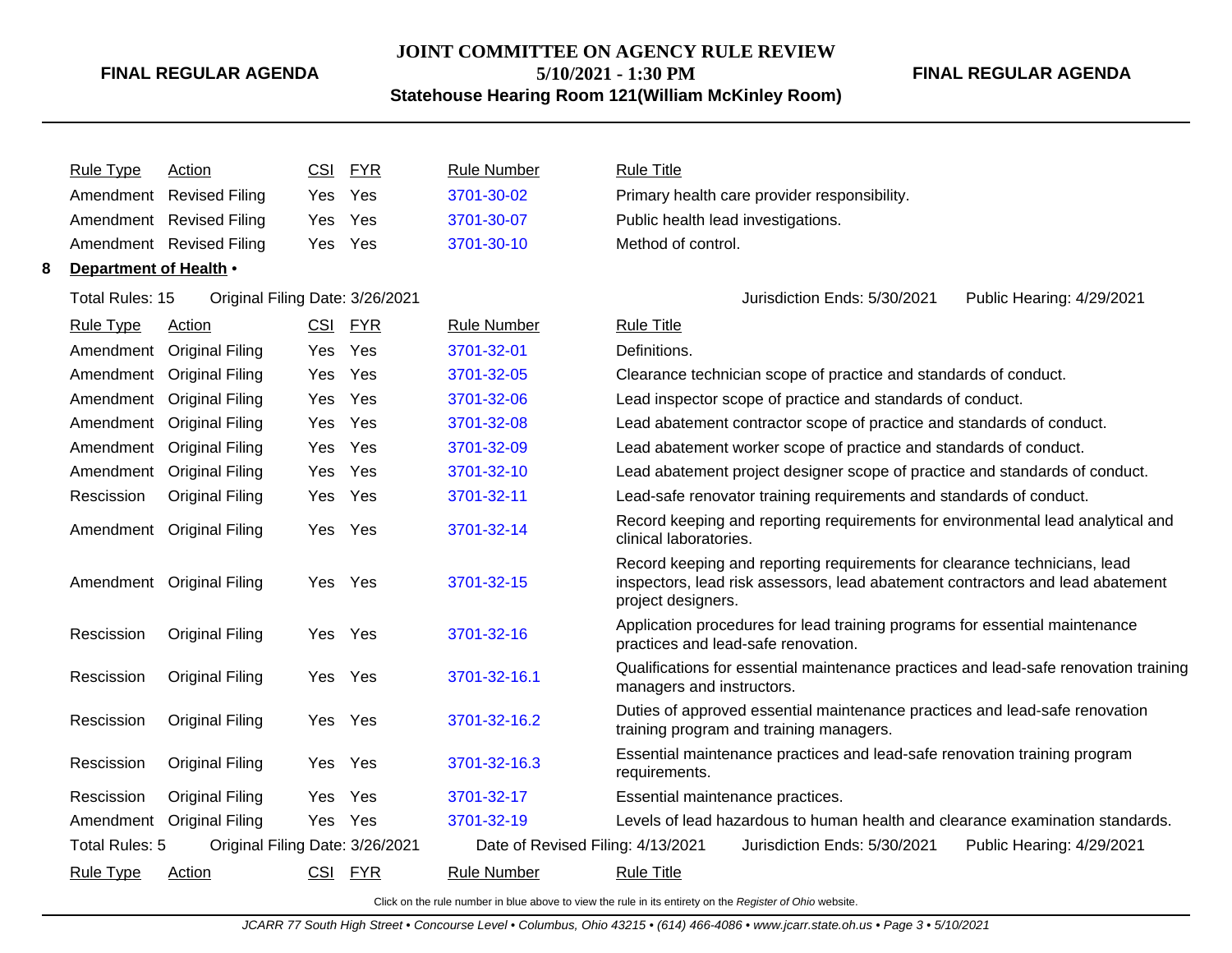#### **JOINT COMMITTEE ON AGENCY RULE REVIEW**

**5/10/2021 - 1:30 PM**

#### **Statehouse Hearing Room 121(William McKinley Room)**

Amendment Revised Filing Yes Yes [3701-32-02](http://www.registerofohio.state.oh.us/jsps/publicdisplayrules/processPublicDisplayRules.jsp?entered_rule_no=3701-32-02&doWhat=GETBYRULENUM&raID=0) Scope and applicability of rules. Amendment Revised Filing Yes Yes [3701-32-03](http://www.registerofohio.state.oh.us/jsps/publicdisplayrules/processPublicDisplayRules.jsp?entered_rule_no=3701-32-03&doWhat=GETBYRULENUM&raID=0) General provisions and prohibitions. Amendment Revised Filing Yes Yes [3701-32-04](http://www.registerofohio.state.oh.us/jsps/publicdisplayrules/processPublicDisplayRules.jsp?entered_rule_no=3701-32-04&doWhat=GETBYRULENUM&raID=0) General application procedures, provisions, and qualifications for clearance technician, lead inspector, lead risk assessor, lead abatement contractor, lead abatement worker or lead abatement project designer. Amendment Revised Filing Yes Yes [3701-32-07](http://www.registerofohio.state.oh.us/jsps/publicdisplayrules/processPublicDisplayRules.jsp?entered_rule_no=3701-32-07&doWhat=GETBYRULENUM&raID=0) Lead risk assessor scope of practice and standards of conduct. Amendment Revised Filing Yes Yes [3701-32-12](http://www.registerofohio.state.oh.us/jsps/publicdisplayrules/processPublicDisplayRules.jsp?entered_rule_no=3701-32-12&doWhat=GETBYRULENUM&raID=0) Clearance examinations. **9 Department of Health** • Total Rules: 2 Original Filing Date: 3/26/2021 Jurisdiction Ends: 5/30/2021 Public Hearing: 4/29/2021 Rule Type Action **CSI FYR** Rule Number Rule Title Amendment Original Filing Yes Yes [3701-4-01](http://www.registerofohio.state.oh.us/jsps/publicdisplayrules/processPublicDisplayRules.jsp?entered_rule_no=3701-4-01&doWhat=GETBYRULENUM&raID=0) Definitions. Amendment Original Filing Yes Yes [3701-4-03](http://www.registerofohio.state.oh.us/jsps/publicdisplayrules/processPublicDisplayRules.jsp?entered_rule_no=3701-4-03&doWhat=GETBYRULENUM&raID=0) Confidentiality; research. **10 Department of Health** • **Radiation Control** Total Rules: 3 Original Filing Date: 3/26/2021 Jurisdiction Ends: 5/30/2021 Public Hearing: 4/29/2021 Rule Type Action **CSI FYR** Rule Number Rule Title Amendment Original Filing Yes Yes [3701:1-50-04](http://www.registerofohio.state.oh.us/jsps/publicdisplayrules/processPublicDisplayRules.jsp?entered_rule_no=3701:1-50-04&doWhat=GETBYRULENUM&raID=0) Requirement for license. Amendment Original Filing Yes Yes [3701:1-50-15](http://www.registerofohio.state.oh.us/jsps/publicdisplayrules/processPublicDisplayRules.jsp?entered_rule_no=3701:1-50-15&doWhat=GETBYRULENUM&raID=0) Assumptions as to unknown properties. Amendment Original Filing Yes Yes [3701:1-50-19](http://www.registerofohio.state.oh.us/jsps/publicdisplayrules/processPublicDisplayRules.jsp?entered_rule_no=3701:1-50-19&doWhat=GETBYRULENUM&raID=0) Opening instructions. **11 Department of Higher Education** • Total Rules: 1 Original Filing Date: 2/23/2021 Date of Refiled Filing: 4/12/2021 Jurisdiction Ends: 5/12/2021 Public Hearing: 3/30/2021 Rule Type Action **CSI FYR** Rule Number Rule Title Amendment Refiled Filing No Yes [3333-1-65.10](http://www.registerofohio.state.oh.us/jsps/publicdisplayrules/processPublicDisplayRules.jsp?entered_rule_no=3333-1-65.10&doWhat=GETBYRULENUM&raID=0) Process for waiver. **12 Department of Job and Family Services** • **Children's Trust Fund** Total Rules: 4 Original Filing Date: 4/1/2021 Jurisdiction Ends: 6/5/2021 Public Hearing: 5/5/2021 Rule Type Action **CSI FYR** Rule Number Rule Title Amendment Original Filing No Yes [5101:5-1-01](http://www.registerofohio.state.oh.us/jsps/publicdisplayrules/processPublicDisplayRules.jsp?entered_rule_no=5101:5-1-01&doWhat=GETBYRULENUM&raID=0) Regional prevention councils operation and regional prevention council member duties. Amendment Original Filing No Yes [5101:5-1-02](http://www.registerofohio.state.oh.us/jsps/publicdisplayrules/processPublicDisplayRules.jsp?entered_rule_no=5101:5-1-02&doWhat=GETBYRULENUM&raID=0) Regional prevention coordinatorduties and selection process. Amendment Original Filing No Yes [5101:5-1-03](http://www.registerofohio.state.oh.us/jsps/publicdisplayrules/processPublicDisplayRules.jsp?entered_rule_no=5101:5-1-03&doWhat=GETBYRULENUM&raID=0) Boards of county commissioners appointing of regional prevention council members.

Click on the rule number in blue above to view the rule in its entirety on the Register of Ohio website.

**FINAL REGULAR AGENDA**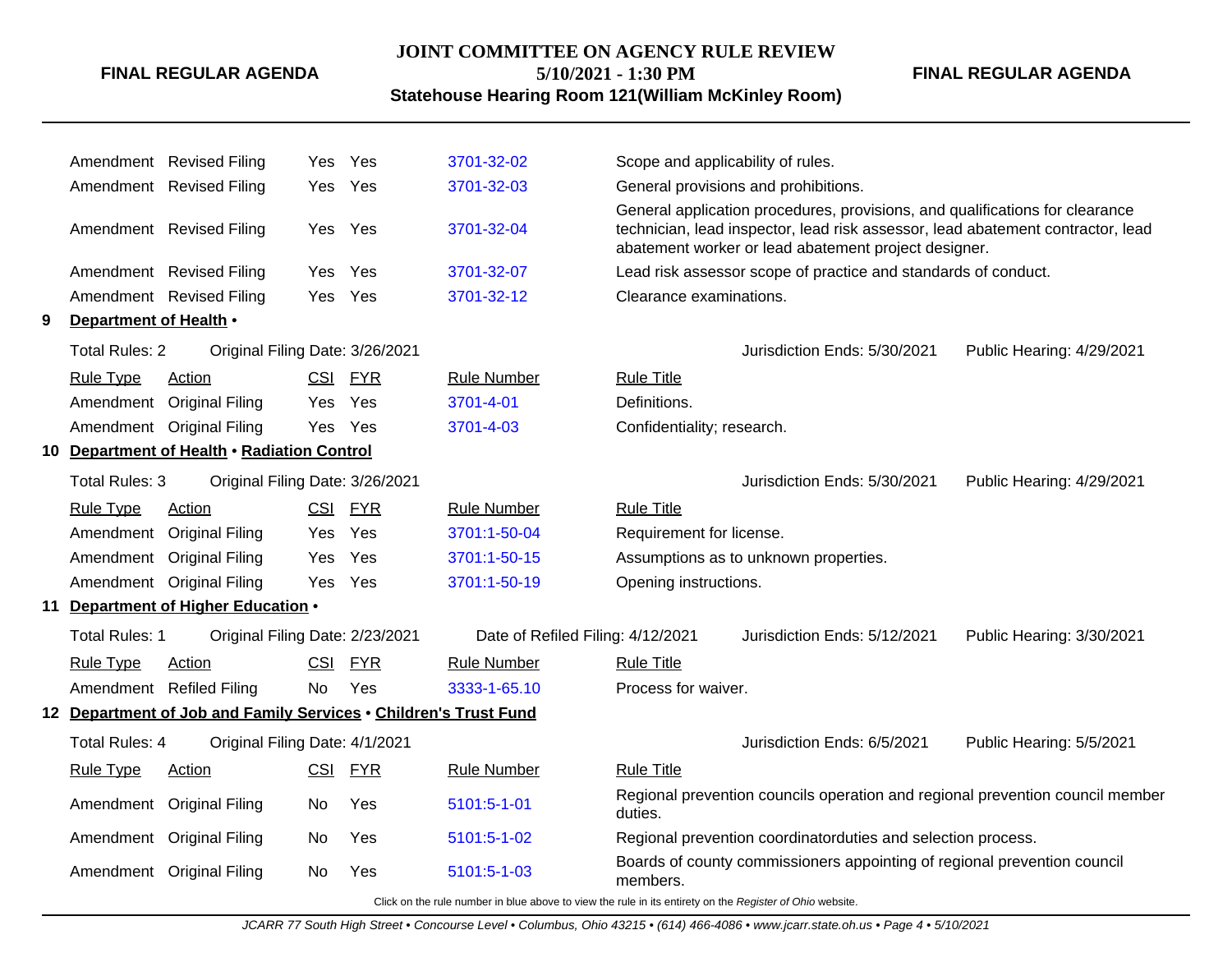#### **JOINT COMMITTEE ON AGENCY RULE REVIEW**

**FINAL REGULAR AGENDA**

**5/10/2021 - 1:30 PM**

**Statehouse Hearing Room 121(William McKinley Room)**

**FINAL REGULAR AGENDA**

| Rescission                                        | <b>Original Filing</b>                                                 | No         | Yes        | 5101:5-1-04                                                                                              |                                 | Regional prevention council designations.                                     |                           |
|---------------------------------------------------|------------------------------------------------------------------------|------------|------------|----------------------------------------------------------------------------------------------------------|---------------------------------|-------------------------------------------------------------------------------|---------------------------|
|                                                   | 13 Department of Job and Family Services . Division of Social Services |            |            |                                                                                                          |                                 |                                                                               |                           |
| Total Rules: 3<br>Original Filing Date: 3/18/2021 |                                                                        |            |            |                                                                                                          |                                 | Jurisdiction Ends: 5/22/2021                                                  | Public Hearing: 4/21/2021 |
| <b>Rule Type</b>                                  | Action                                                                 | CSI FYR    |            | <b>Rule Number</b>                                                                                       | <b>Rule Title</b>               |                                                                               |                           |
|                                                   | Amendment Original Filing                                              | Yes        | Yes        | 5101:2-5-08                                                                                              |                                 | PCPA and PNA governance and administration.                                   |                           |
|                                                   | Amendment Original Filing                                              | Yes        | Yes        | 5101:2-5-11                                                                                              | Complaint handling.             |                                                                               |                           |
|                                                   | Amendment Original Filing                                              | Yes        | Yes        | 5101:2-5-17                                                                                              | Discharge summary.              |                                                                               |                           |
|                                                   | 14 Department of Job and Family Services . Division of Social Services |            |            |                                                                                                          |                                 |                                                                               |                           |
| Total Rules: 1                                    | Original Filing Date: 3/18/2021                                        |            |            |                                                                                                          |                                 | Jurisdiction Ends: 5/22/2021                                                  | Public Hearing: 4/21/2021 |
| <b>Rule Type</b>                                  | Action                                                                 |            | CSI FYR    | <b>Rule Number</b>                                                                                       | <b>Rule Title</b>               |                                                                               |                           |
|                                                   | Amendment Original Filing                                              | Yes Yes    |            | 5101:2-42-18                                                                                             | caregivers.                     | PCSA and PCPA approval of placements with relative and nonrelative substitute |                           |
|                                                   | 15 Department of Job and Family Services . Division of Social Services |            |            |                                                                                                          |                                 |                                                                               |                           |
| <b>Total Rules: 1</b>                             | Original Filing Date: 4/1/2021                                         |            |            |                                                                                                          |                                 | Jurisdiction Ends: 6/5/2021                                                   | Public Hearing: 5/5/2021  |
| <b>Rule Type</b>                                  | Action                                                                 | <b>CSI</b> | <b>FYR</b> | <b>Rule Number</b>                                                                                       | <b>Rule Title</b>               |                                                                               |                           |
|                                                   | Amendment Original Filing                                              | No.        | Yes        | 5101:2-47-07                                                                                             |                                 | Notice of right to a hearing for foster care maintenance.                     |                           |
|                                                   | 16 Department of Mental Health and Addiction Services .                |            |            |                                                                                                          |                                 |                                                                               |                           |
| Total Rules: 8                                    | Original Filing Date: 3/25/2021                                        |            |            | Date of Revised Filing: 3/29/2021                                                                        |                                 | Jurisdiction Ends: 5/29/2021                                                  | Public Hearing: 4/27/2021 |
| <b>Rule Type</b>                                  | Action                                                                 | CSI        | <u>FYR</u> | <b>Rule Number</b>                                                                                       | <b>Rule Title</b>               |                                                                               |                           |
|                                                   | Amendment Revised Filing                                               | Yes        | Yes        | 5122-40-01                                                                                               | Definitions and applicability.  |                                                                               |                           |
|                                                   | Amendment Revised Filing                                               | Yes        | Yes        | 5122-40-03                                                                                               | Issuance of licenses.           |                                                                               |                           |
|                                                   | Amendment Revised Filing                                               | Yes        | Yes        | 5122-40-04                                                                                               | General licensure requirements. |                                                                               |                           |
|                                                   | Amendment Revised Filing                                               | Yes        | Yes        | 5122-40-06                                                                                               |                                 | Medication assisted treatment administration.                                 |                           |
|                                                   | Amendment Revised Filing                                               | Yes        | Yes        | 5122-40-07                                                                                               |                                 | Program policies and patient records.                                         |                           |
|                                                   | Amendment Revised Filing                                               | Yes        | Yes        | 5122-40-08                                                                                               | Monitoring program.             |                                                                               |                           |
|                                                   | Amendment Revised Filing                                               | Yes        | Yes        | 5122-40-12                                                                                               | Disaster plan.                  |                                                                               |                           |
|                                                   | Amendment Revised Filing                                               | Yes        | Yes        | 5122-40-15<br>Medication units.                                                                          |                                 |                                                                               |                           |
| Total Rules: 1                                    | Original Filing Date: 3/25/2021                                        |            |            | Date of Revised Filing: 4/27/2021                                                                        |                                 | Jurisdiction Ends: 5/29/2021                                                  | Public Hearing: 4/27/2021 |
| <b>Rule Type</b>                                  | Action                                                                 | <b>CSI</b> | <b>FYR</b> | <b>Rule Number</b>                                                                                       | <b>Rule Title</b>               |                                                                               |                           |
|                                                   |                                                                        |            |            | Click on the rule number in blue above to view the rule in its entirety on the Register of Ohio website. |                                 |                                                                               |                           |

JCARR 77 South High Street • Concourse Level • Columbus, Ohio 43215 • (614) 466-4086 • www.jcarr.state.oh.us • Page 5 • 5/10/2021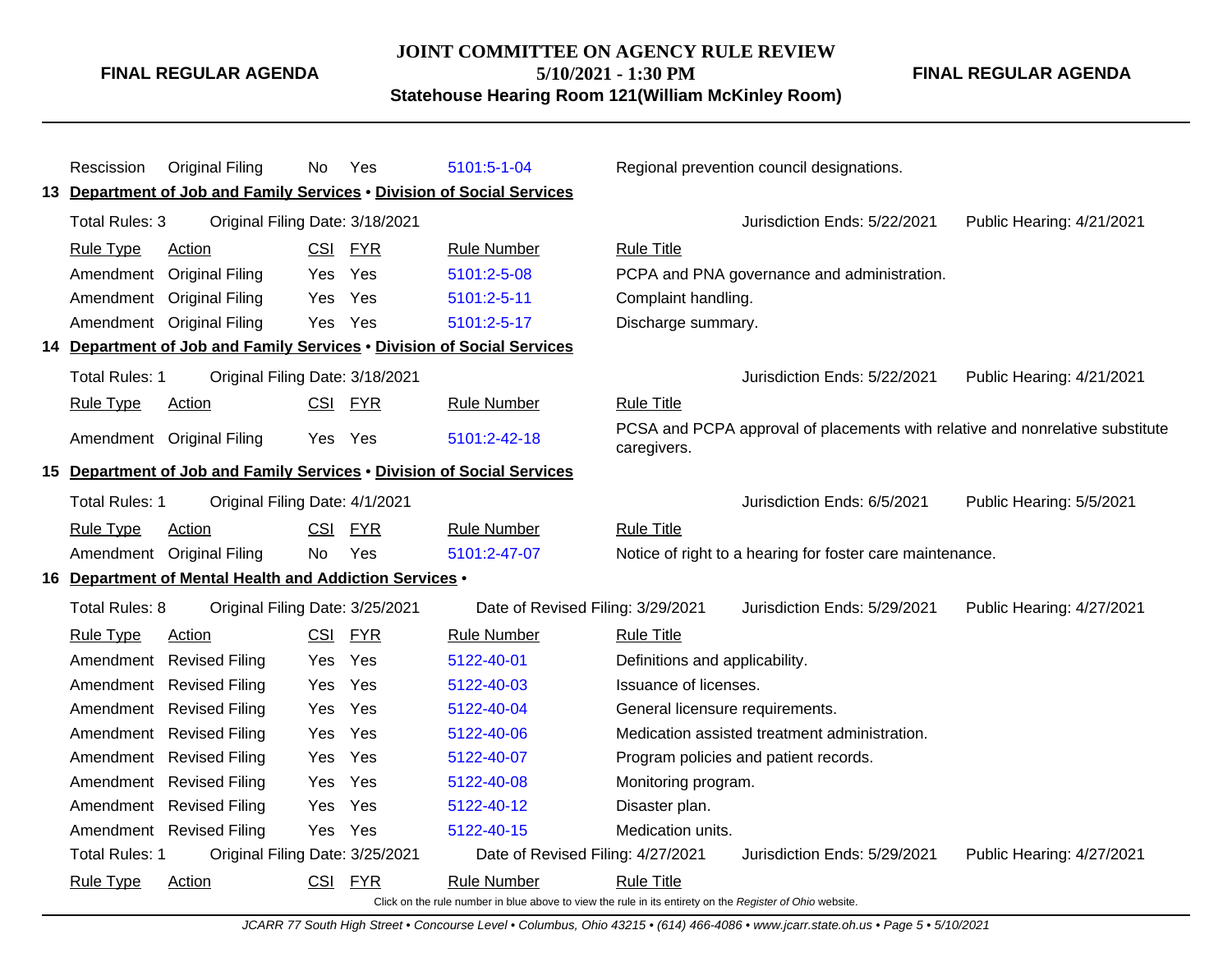# **JOINT COMMITTEE ON AGENCY RULE REVIEW 5/10/2021 - 1:30 PM**

**FINAL REGULAR AGENDA**

**Statehouse Hearing Room 121(William McKinley Room)**

|                        | Amendment Revised Filing                         | Yes        | Yes        | 5122-40-05         | Personnel.                                                                                           |
|------------------------|--------------------------------------------------|------------|------------|--------------------|------------------------------------------------------------------------------------------------------|
|                        | 17 Department of Rehabilitation and Correction . |            |            |                    |                                                                                                      |
|                        |                                                  |            |            |                    |                                                                                                      |
| <b>Total Rules: 1</b>  | Original Filing Date: 3/9/2021                   |            |            |                    | Jurisdiction Ends: 5/13/2021<br>Public Hearing:                                                      |
| <b>Rule Type</b>       | <b>Action</b>                                    | CSI        | <b>FYR</b> | <b>Rule Number</b> | <b>Rule Title</b>                                                                                    |
|                        | Amendment Original Filing                        | No         | No         | 5120-2-04          | Reduction of minimum and maximum or definite sentence or stated prison term for<br>jail time credit. |
|                        | 18 Department of Rehabilitation and Correction . |            |            |                    |                                                                                                      |
| <b>Total Rules: 1</b>  | Original Filing Date: 3/9/2021                   |            |            |                    | Jurisdiction Ends: 5/13/2021<br>Public Hearing:                                                      |
| <b>Rule Type</b>       | Action                                           | <b>CSI</b> | <b>FYR</b> | <b>Rule Number</b> | <b>Rule Title</b>                                                                                    |
|                        | Amendment Original Filing                        | <b>No</b>  | No         | 5120-9-03          | Inmate complaints of use of force where no use of force report has been made.                        |
|                        | 19 Department of Rehabilitation and Correction . |            |            |                    |                                                                                                      |
| <b>Total Rules: 1</b>  | Original Filing Date: 3/9/2021                   |            |            |                    | Jurisdiction Ends: 5/13/2021<br>Public Hearing:                                                      |
| <b>Rule Type</b>       | Action                                           | <b>CSI</b> | <b>FYR</b> | <b>Rule Number</b> | <b>Rule Title</b>                                                                                    |
| <b>New Rule</b>        | <b>Original Filing</b>                           | No.        | <b>No</b>  | 5120-2-19          | Recommended Reduction of Non-Life Felony Indefinite Prison Term.                                     |
|                        | 20 Emergency Response Commission .               |            |            |                    |                                                                                                      |
| <b>Total Rules: 11</b> | Original Filing Date: 3/17/2021                  |            |            |                    | Jurisdiction Ends: 5/21/2021<br>Public Hearing: 4/23/2021                                            |
| <b>Rule Type</b>       | <b>Action</b>                                    | CSI        | <b>FYR</b> | <b>Rule Number</b> | <b>Rule Title</b>                                                                                    |
| Amendment              | <b>Original Filing</b>                           | Yes        | Yes        | 3750-1-01          | Definitions and incorporation by reference.                                                          |
| Amendment              | <b>Original Filing</b>                           | Yes        | Yes        | 3750-10-01         | Establishment of state emergency response commission, executive committee and<br>committees.         |
| Amendment              | <b>Original Filing</b>                           | Yes        | Yes        | 3750-20-70         | Exercise definitions.                                                                                |
| Amendment              | <b>Original Filing</b>                           | Yes        | Yes        | 3750-20-72         | Chemical emergency response plans.                                                                   |
| Amendment              | <b>Original Filing</b>                           | Yes        | Yes        | 3750-20-74         | Review of plans.                                                                                     |
| Amendment              | <b>Original Filing</b>                           | <b>Yes</b> | Yes        | 3750-25-15         | Calculations for reportable quantities of continuous releases.                                       |
| Amendment              | <b>Original Filing</b>                           | Yes        | Yes        | 3750-30-01         | Facilities subject to hazardous chemical reporting requirements.                                     |
| Amendment              | <b>Original Filing</b>                           | Yes        | Yes        | 3750-30-15         | List or material safety data sheets (MSDS) reporting requirements for subject<br>facilities.         |
| Amendment              | <b>Original Filing</b>                           | Yes        | Yes        | 3750-30-20         | Facility emergency and hazardous chemical inventory form.                                            |
|                        | Amendment Original Filing                        | Yes        | Yes        | 3750-30-27         | Threshold quantities for hazardous chemical reporting.                                               |
|                        |                                                  |            |            |                    |                                                                                                      |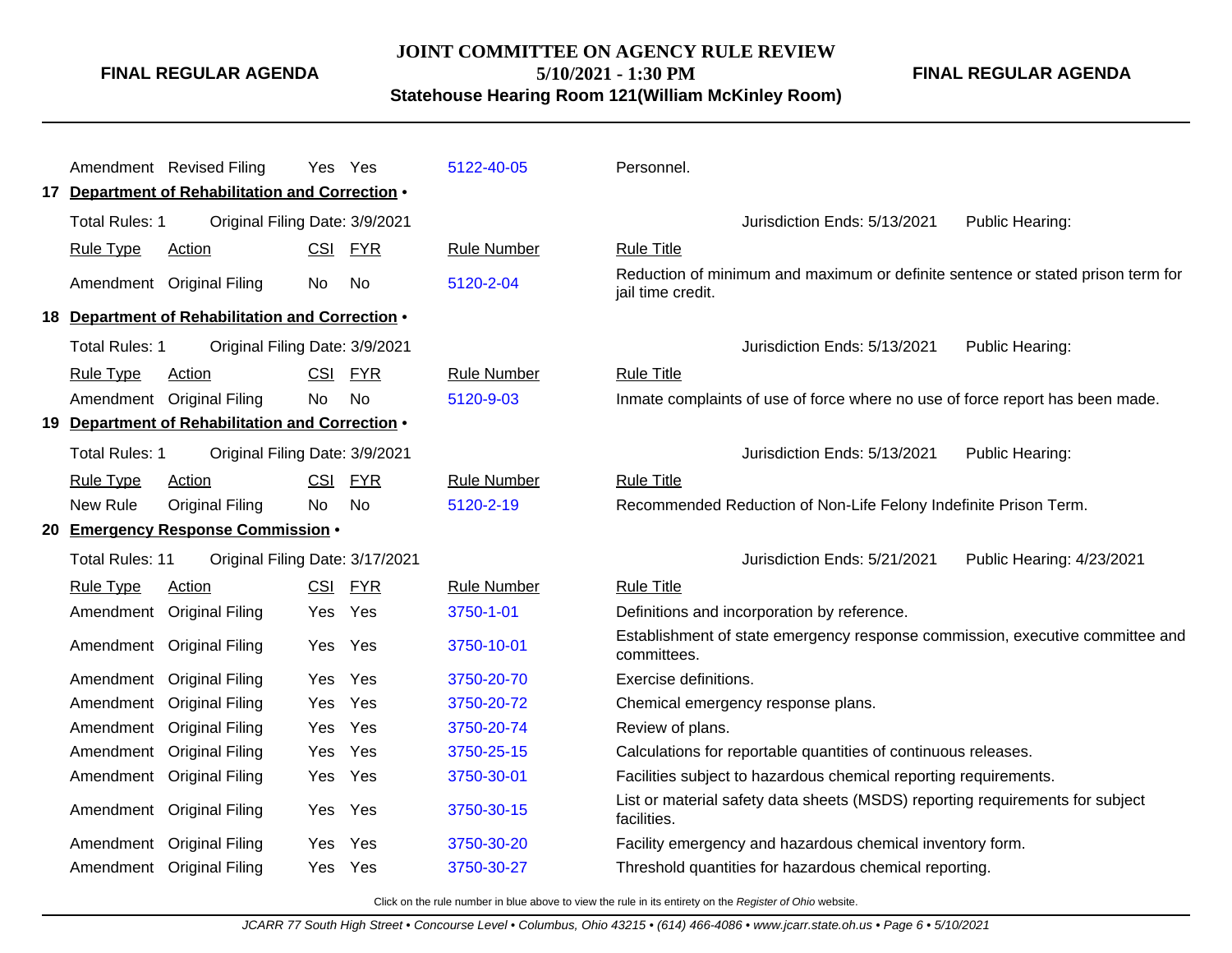#### **JOINT COMMITTEE ON AGENCY RULE REVIEW**

**5/10/2021 - 1:30 PM**

**Statehouse Hearing Room 121(William McKinley Room)**

**FINAL REGULAR AGENDA**

|                       | Amendment Original Filing                    |    | Yes Yes    | 3750-50-01                       |                                             | Annual inventory filing fees and form.                                    |                                                                                        |
|-----------------------|----------------------------------------------|----|------------|----------------------------------|---------------------------------------------|---------------------------------------------------------------------------|----------------------------------------------------------------------------------------|
| <b>Total Rules: 1</b> | Original Filing Date: 3/17/2021              |    |            | Date of Revised Filing: 4/7/2021 |                                             | Jurisdiction Ends: 5/21/2021                                              | Public Hearing: 4/23/2021                                                              |
| <b>Rule Type</b>      | <b>Action</b>                                |    | CSI FYR    | <b>Rule Number</b>               | <b>Rule Title</b>                           |                                                                           |                                                                                        |
|                       | Amendment Revised Filing                     |    | Yes Exempt | 3750-20-10                       | and mixtures.                               |                                                                           | Calculation of quantities for comparison with threshold planning quantities for solids |
|                       | 21 Ohio Department of Medicaid . Eligibility |    |            |                                  |                                             |                                                                           |                                                                                        |
| <b>Total Rules: 3</b> | Original Filing Date: 3/24/2021              |    |            |                                  |                                             | Jurisdiction Ends: 5/28/2021                                              | Public Hearing:                                                                        |
| <b>Rule Type</b>      | Action                                       |    | CSI FYR    | <b>Rule Number</b>               | <b>Rule Title</b>                           |                                                                           |                                                                                        |
| Rescission            | <b>Original Filing</b>                       | No | Yes        | 5160:1-3-04.1                    |                                             | Medicaid: eligibility through the spenddown process.                      |                                                                                        |
| Rescission            | <b>Original Filing</b>                       | No | Yes        | 5160:1-5-05                      | Medicaid: refugee medical assistance (RMA). |                                                                           |                                                                                        |
| New Rule              | <b>Original Filing</b>                       | No | No         | 5160:1-5-05                      | Medicaid: refugee medical assistance (RMA). |                                                                           |                                                                                        |
|                       | 22 Ohio Department of Medicaid . Eligibility |    |            |                                  |                                             |                                                                           |                                                                                        |
| <b>Total Rules: 2</b> | Original Filing Date: 3/15/2021              |    |            |                                  |                                             | Jurisdiction Ends: 5/19/2021                                              | Public Hearing:                                                                        |
| <b>Rule Type</b>      | <b>Action</b>                                |    | CSI FYR    | <b>Rule Number</b>               | <b>Rule Title</b>                           |                                                                           |                                                                                        |
| Rescission            | <b>Original Filing</b>                       | No | Yes        | 5160:1-1-04                      |                                             | Medicaid: income and eligibility verification system (IEVS).              |                                                                                        |
| New Rule              | <b>Original Filing</b>                       | No | No         | 5160:1-1-04                      |                                             | Medicaid: income and eligibility verification system (IEVS).              |                                                                                        |
|                       | 23 Ohio Department of Medicaid . Eligibility |    |            |                                  |                                             |                                                                           |                                                                                        |
| <b>Total Rules: 2</b> | Original Filing Date: 3/8/2021               |    |            |                                  |                                             | Jurisdiction Ends: 5/12/2021                                              | Public Hearing:                                                                        |
| <b>Rule Type</b>      | <b>Action</b>                                |    | CSI FYR    | <b>Rule Number</b>               | <b>Rule Title</b>                           |                                                                           |                                                                                        |
|                       | Amendment Original Filing                    | No | Yes        | 5160:1-4-02                      |                                             | MAGI-based medicaid: coverage for children younger than age nineteen.     |                                                                                        |
|                       | Amendment Original Filing                    | No | Yes        | 5160:1-4-03                      |                                             | MAGI-based medicaid: coverage for Ribicoff and former foster care adults. |                                                                                        |
|                       | 24 Ohio Department of Medicaid . Eligibility |    |            |                                  |                                             |                                                                           |                                                                                        |
| Total Rules: 6        | Original Filing Date: 3/24/2021              |    |            |                                  |                                             | Jurisdiction Ends: 5/28/2021                                              | Public Hearing:                                                                        |
| <b>Rule Type</b>      | <b>Action</b>                                |    | CSI FYR    | <b>Rule Number</b>               | <b>Rule Title</b>                           |                                                                           |                                                                                        |
| Rescission            | <b>Original Filing</b>                       | No | Yes        | 5160:1-3-03.2                    | Medicaid: income exclusions.                |                                                                           |                                                                                        |
| New Rule              | <b>Original Filing</b>                       | No | No         | 5160:1-3-03.2                    | Medicaid: income exclusions.                |                                                                           |                                                                                        |
| Rescission            | <b>Original Filing</b>                       | No | Yes        | 5160:1-3-05.14                   | Medicaid: resource exclusion.               |                                                                           |                                                                                        |
| New Rule              | <b>Original Filing</b>                       | No | No         | 5160:1-3-05.14                   | Medicaid: resource exclusions.              |                                                                           |                                                                                        |
| Rescission            | <b>Original Filing</b>                       | No | Yes        | 5160:1-4-01                      |                                             | MAGI-based medicaid: income and household income.                         |                                                                                        |
|                       |                                              |    |            |                                  |                                             |                                                                           |                                                                                        |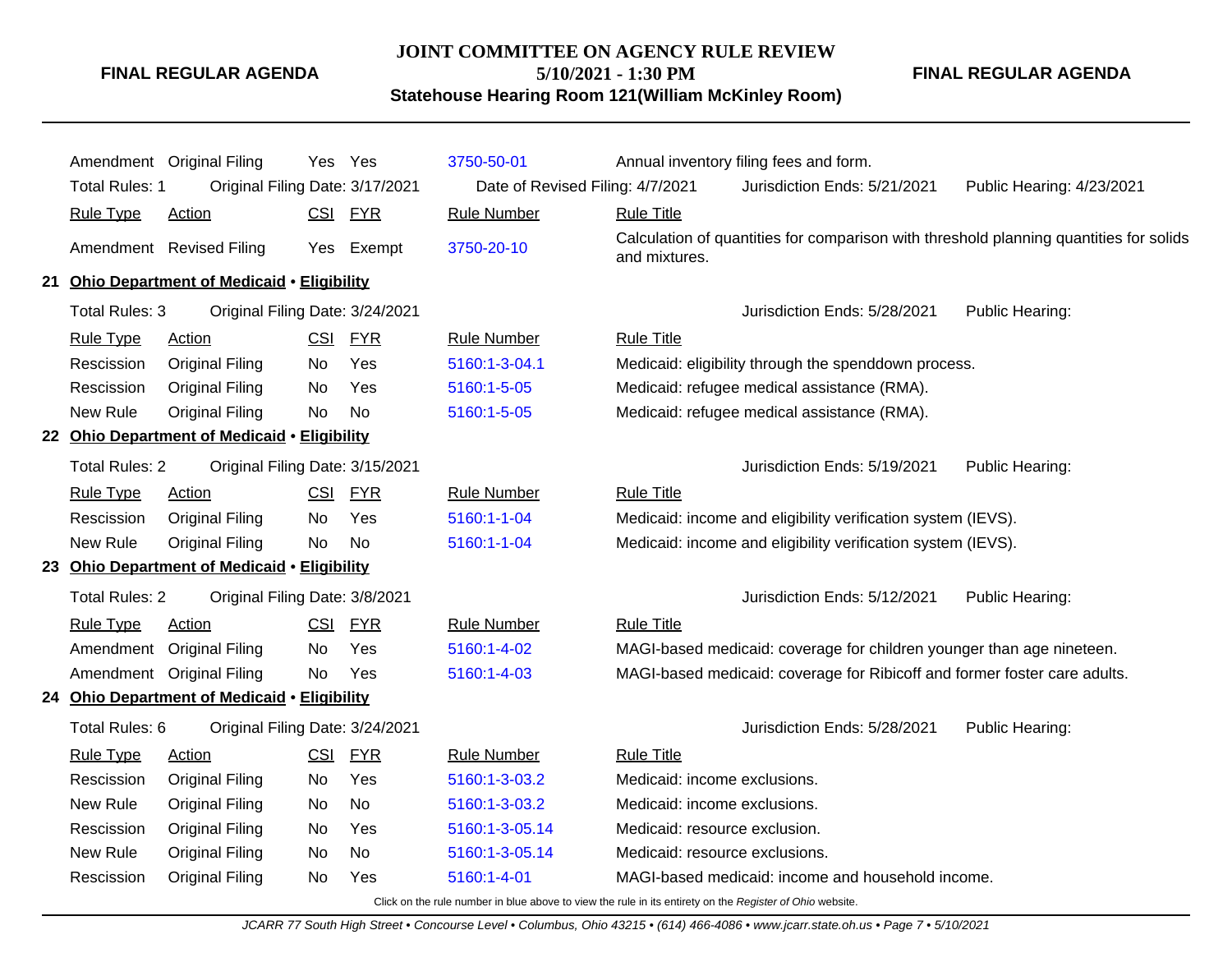# **JOINT COMMITTEE ON AGENCY RULE REVIEW 5/10/2021 - 1:30 PM**

**FINAL REGULAR AGENDA**

**Statehouse Hearing Room 121(William McKinley Room)**

|                                                   | New Rule              | <b>Original Filing</b>                    | No.        | No         | 5160:1-4-01                                               | MAGI-based medicaid: household composition and income.                                                  |
|---------------------------------------------------|-----------------------|-------------------------------------------|------------|------------|-----------------------------------------------------------|---------------------------------------------------------------------------------------------------------|
|                                                   |                       | 25 Ohio Department of Medicaid .          |            |            |                                                           |                                                                                                         |
|                                                   | Total Rules: 1        | Original Filing Date: 3/30/2021           |            |            |                                                           | Jurisdiction Ends: 6/3/2021<br>Public Hearing: 4/30/2021                                                |
|                                                   | <b>Rule Type</b>      | <b>Action</b>                             | CSI        | <b>FYR</b> | <b>Rule Number</b>                                        | <b>Rule Title</b>                                                                                       |
|                                                   | Rescission            | <b>Original Filing</b>                    | No         | Yes        | 5160-2-50                                                 | Supplemental upper limit payments for inpatient and outpatient hospital services.                       |
|                                                   |                       | 26 Ohio Department of Medicaid .          |            |            |                                                           |                                                                                                         |
| Total Rules: 4<br>Original Filing Date: 3/16/2021 |                       |                                           |            |            | Jurisdiction Ends: 5/20/2021<br>Public Hearing: 4/16/2021 |                                                                                                         |
|                                                   | <b>Rule Type</b>      | <b>Action</b>                             | <b>CSI</b> | <u>FYR</u> | <b>Rule Number</b>                                        | <b>Rule Title</b>                                                                                       |
|                                                   | Rescission            | <b>Original Filing</b>                    | No         | Yes        | 5160-4-14                                                 | Dialysis services provided by medical practitioners.                                                    |
|                                                   | New Rule              | <b>Original Filing</b>                    | No         | No         | 5160-4-14                                                 | Professional services associated with dialysis.                                                         |
|                                                   | Rescission            | <b>Original Filing</b>                    | No         | Yes        | 5160-13-02                                                | Service-based ambulatory health care clinics: end-stage renal disease (ESRD)<br>dialysis clinics.       |
|                                                   | New Rule              | <b>Original Filing</b>                    | <b>No</b>  | No         | 5160-13-02                                                | Dialysis services rendered by a dialysis center.                                                        |
| 27                                                |                       | Ohio Department of Medicaid .             |            |            |                                                           |                                                                                                         |
|                                                   | <b>Total Rules: 2</b> | Original Filing Date: 3/15/2021           |            |            |                                                           | Jurisdiction Ends: 5/19/2021<br>Public Hearing: 4/15/2021                                               |
|                                                   | <b>Rule Type</b>      | <b>Action</b>                             | <b>CSI</b> | <b>FYR</b> | <b>Rule Number</b>                                        | <b>Rule Title</b>                                                                                       |
|                                                   | Rescission            | <b>Original Filing</b>                    | No         | Yes        | 5160-2-10                                                 | Payment policies for disproportionate share and indigent care adjustments for<br>psychiatric hospitals. |
|                                                   | New Rule              | <b>Original Filing</b>                    | No         | No         | 5160-2-10                                                 | Payment policies for disproportionate share and indigent care adjustments for<br>psychiatric hospitals. |
|                                                   |                       | 28 Ohio Department of Medicaid .          |            |            |                                                           |                                                                                                         |
|                                                   | Total Rules: 3        | Original Filing Date: 3/17/2021           |            |            |                                                           | Jurisdiction Ends: 5/21/2021<br>Public Hearing: 4/19/2021                                               |
|                                                   | <b>Rule Type</b>      | Action                                    | <b>CSI</b> | <b>FYR</b> | <b>Rule Number</b>                                        | <b>Rule Title</b>                                                                                       |
|                                                   | Amendment             | <b>Original Filing</b>                    | No         | No         | 5160-27-01                                                | Eligible provider for behavioral health services.                                                       |
|                                                   | Amendment             | <b>Original Filing</b>                    | No         | <b>No</b>  | 5160-27-02                                                | Coverage and limitations of behavioral health services.                                                 |
|                                                   |                       | Amendment Original Filing                 | No         | <b>No</b>  | 5160-27-03                                                | Reimbursement for community behavioral health services.                                                 |
|                                                   |                       | 29 Ohio Environmental Protection Agency . |            |            |                                                           |                                                                                                         |
|                                                   | Total Rules: 3        | Original Filing Date: 3/16/2021           |            |            |                                                           | Jurisdiction Ends: 5/20/2021<br>Public Hearing: 4/22/2021                                               |
|                                                   | <b>Rule Type</b>      | <b>Action</b>                             | <u>CSI</u> | <b>FYR</b> | <b>Rule Number</b>                                        | <b>Rule Title</b>                                                                                       |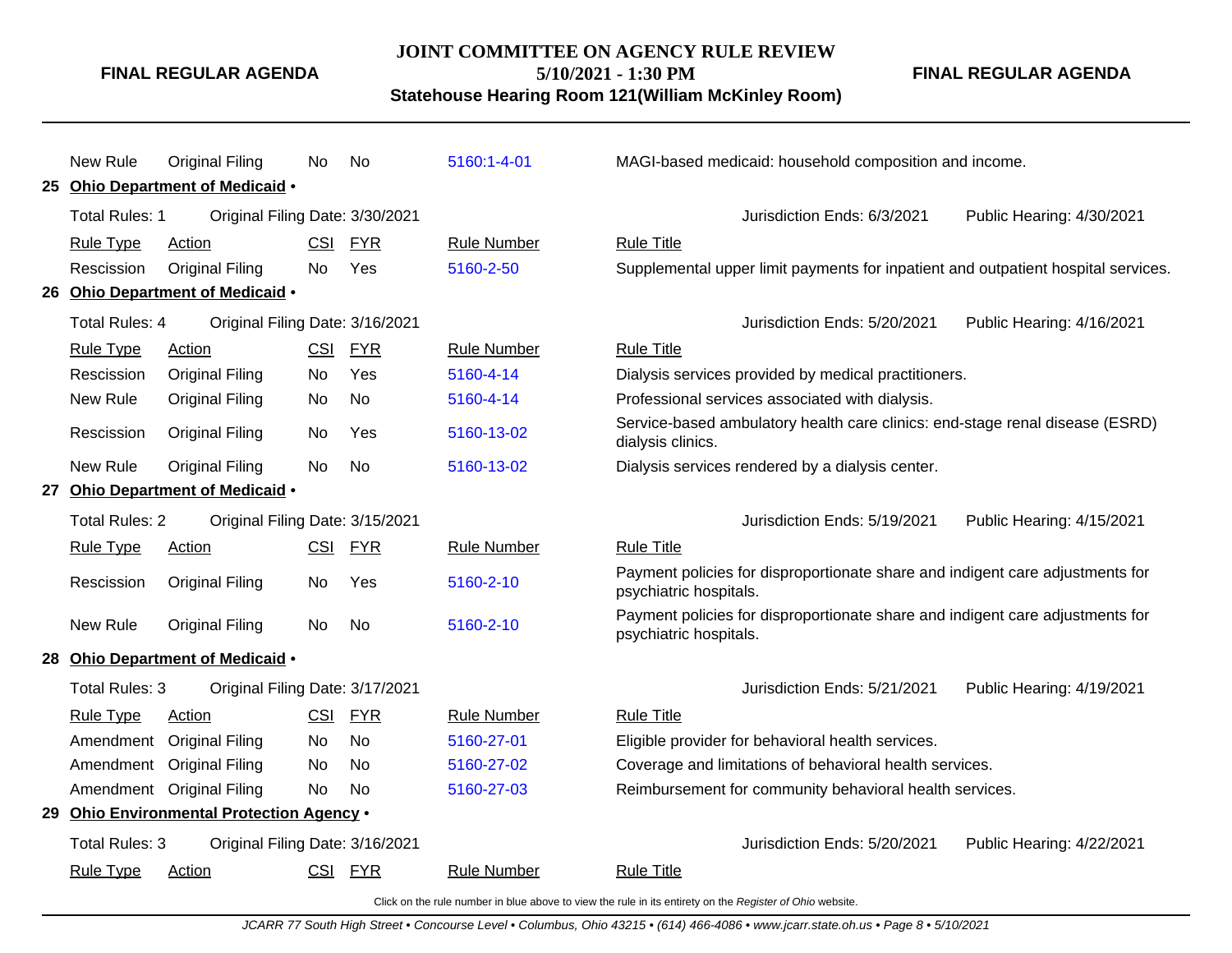# **JOINT COMMITTEE ON AGENCY RULE REVIEW 5/10/2021 - 1:30 PM**

**FINAL REGULAR AGENDA**

**Statehouse Hearing Room 121(William McKinley Room)**

| Amendment                                                                                                | <b>Original Filing</b>                                  | Yes        | Yes        | 3745-73-02                                                                    |                                                                   | Certification and compliance time schedules.      |                           |  |  |
|----------------------------------------------------------------------------------------------------------|---------------------------------------------------------|------------|------------|-------------------------------------------------------------------------------|-------------------------------------------------------------------|---------------------------------------------------|---------------------------|--|--|
| Amendment                                                                                                | <b>Original Filing</b>                                  | <b>Yes</b> | Yes        | 3745-73-03                                                                    | General emission limits.                                          |                                                   |                           |  |  |
|                                                                                                          | Amendment Original Filing                               |            | Yes Yes    | 3745-73-04                                                                    |                                                                   | Emission test methods and reporting requirements. |                           |  |  |
| <b>Total Rules: 1</b>                                                                                    | Original Filing Date: 3/16/2021                         |            |            | Date of Revised Filing: 3/16/2021                                             |                                                                   | Jurisdiction Ends: 5/20/2021                      | Public Hearing: 4/22/2021 |  |  |
| <b>Rule Type</b>                                                                                         | Action                                                  | <b>CSI</b> | <b>FYR</b> | <b>Rule Number</b>                                                            | <b>Rule Title</b>                                                 |                                                   |                           |  |  |
|                                                                                                          | Amendment Revised Filing                                | Yes        | Yes        | 3745-73-01                                                                    |                                                                   | Definitions and reference to maerials.            |                           |  |  |
|                                                                                                          |                                                         |            |            | 30 Ohio Occupational Therapy, Physical Therapy, and Athletic Trainers Board . |                                                                   |                                                   |                           |  |  |
| Total Rules: 3                                                                                           | Original Filing Date: 3/23/2021                         |            |            |                                                                               |                                                                   | Jurisdiction Ends: 5/27/2021                      | Public Hearing: 4/28/2021 |  |  |
| <b>Rule Type</b>                                                                                         | Action                                                  |            | CSI FYR    | <b>Rule Number</b>                                                            | <b>Rule Title</b>                                                 |                                                   |                           |  |  |
| Amendment                                                                                                | <b>Original Filing</b>                                  | Yes.       | Yes        | 4755-7-11                                                                     | Youth sports concussion and head injury assessment and clearance. |                                                   |                           |  |  |
| Amendment                                                                                                | <b>Original Filing</b>                                  | Yes        | Yes        | 4755-27-08                                                                    | Youth sports concussion and head injury assessment and clearance. |                                                   |                           |  |  |
| Amendment                                                                                                | <b>Original Filing</b>                                  | Yes.       | Yes        | 4755-43-13                                                                    | Youth sports concussion and head injury assessment and clearance. |                                                   |                           |  |  |
|                                                                                                          |                                                         |            |            | 31 Ohio Occupational Therapy, Physical Therapy, and Athletic Trainers Board . |                                                                   |                                                   |                           |  |  |
| Total Rules: 1                                                                                           | Original Filing Date: 3/23/2021                         |            |            |                                                                               |                                                                   | Jurisdiction Ends: 5/27/2021                      | Public Hearing: 4/28/2021 |  |  |
| <b>Rule Type</b>                                                                                         | Action                                                  | CSI        | <b>FYR</b> | <b>Rule Number</b>                                                            | <b>Rule Title</b>                                                 |                                                   |                           |  |  |
| Amendment                                                                                                | <b>Original Filing</b>                                  | Yes        | No         | 4755-45-01                                                                    | Continuing education.                                             |                                                   |                           |  |  |
|                                                                                                          | 32 Public Utilities Commission of Ohio . Motor Carriers |            |            |                                                                               |                                                                   |                                                   |                           |  |  |
| Total Rules: 6                                                                                           | Original Filing Date: 4/1/2021                          |            |            |                                                                               |                                                                   | Jurisdiction Ends: 6/5/2021                       | Public Hearing:           |  |  |
| <b>Rule Type</b>                                                                                         | Action                                                  | <b>CSI</b> | <b>FYR</b> | <b>Rule Number</b>                                                            | <b>Rule Title</b>                                                 |                                                   |                           |  |  |
| Amendment                                                                                                | <b>Original Filing</b>                                  | Yes.       | Yes        | 4901:2-5-02                                                                   | Purpose and scope.                                                |                                                   |                           |  |  |
| Amendment                                                                                                | <b>Original Filing</b>                                  | Yes        | Yes        | 4901:2-5-04                                                                   | Qualifications of drivers.                                        |                                                   |                           |  |  |
| Amendment                                                                                                | <b>Original Filing</b>                                  | Yes        | Yes        | 4901:2-5-13                                                                   | Inspection program.                                               |                                                   |                           |  |  |
| Amendment                                                                                                | <b>Original Filing</b>                                  | <b>Yes</b> | Yes        | 4901:2-5-15                                                                   | Planting and harvesting season.                                   |                                                   |                           |  |  |
| Amendment                                                                                                | <b>Original Filing</b>                                  | Yes.       | Yes        | 4901:2-13-02                                                                  | Purpose and scope.                                                |                                                   |                           |  |  |
| Amendment                                                                                                | <b>Original Filing</b>                                  | Yes        | Yes        | 4901:2-13-05                                                                  | General requirements.                                             |                                                   |                           |  |  |
|                                                                                                          | 33 State Board of Pharmacy . Drug Compounding           |            |            |                                                                               |                                                                   |                                                   |                           |  |  |
| Total Rules: 1                                                                                           | Original Filing Date: 7/5/2019                          |            |            | Date of Refiled Filing: 4/19/2021                                             |                                                                   | Jurisdiction Ends: 5/19/2021                      | Public Hearing: 8/9/2019  |  |  |
| <b>Rule Type</b>                                                                                         | Action                                                  |            | CSI FYR    | <b>Rule Number</b>                                                            | <b>Rule Title</b>                                                 |                                                   |                           |  |  |
| New Rule<br><b>Refiled Filing</b><br>4729:7-2-02<br>Sterile compounding exemptions.<br>Yes<br>No.        |                                                         |            |            |                                                                               |                                                                   |                                                   |                           |  |  |
| Click on the rule number in blue above to view the rule in its entirety on the Register of Ohio website. |                                                         |            |            |                                                                               |                                                                   |                                                   |                           |  |  |

JCARR 77 South High Street • Concourse Level • Columbus, Ohio 43215 • (614) 466-4086 • www.jcarr.state.oh.us • Page 9 • 5/10/2021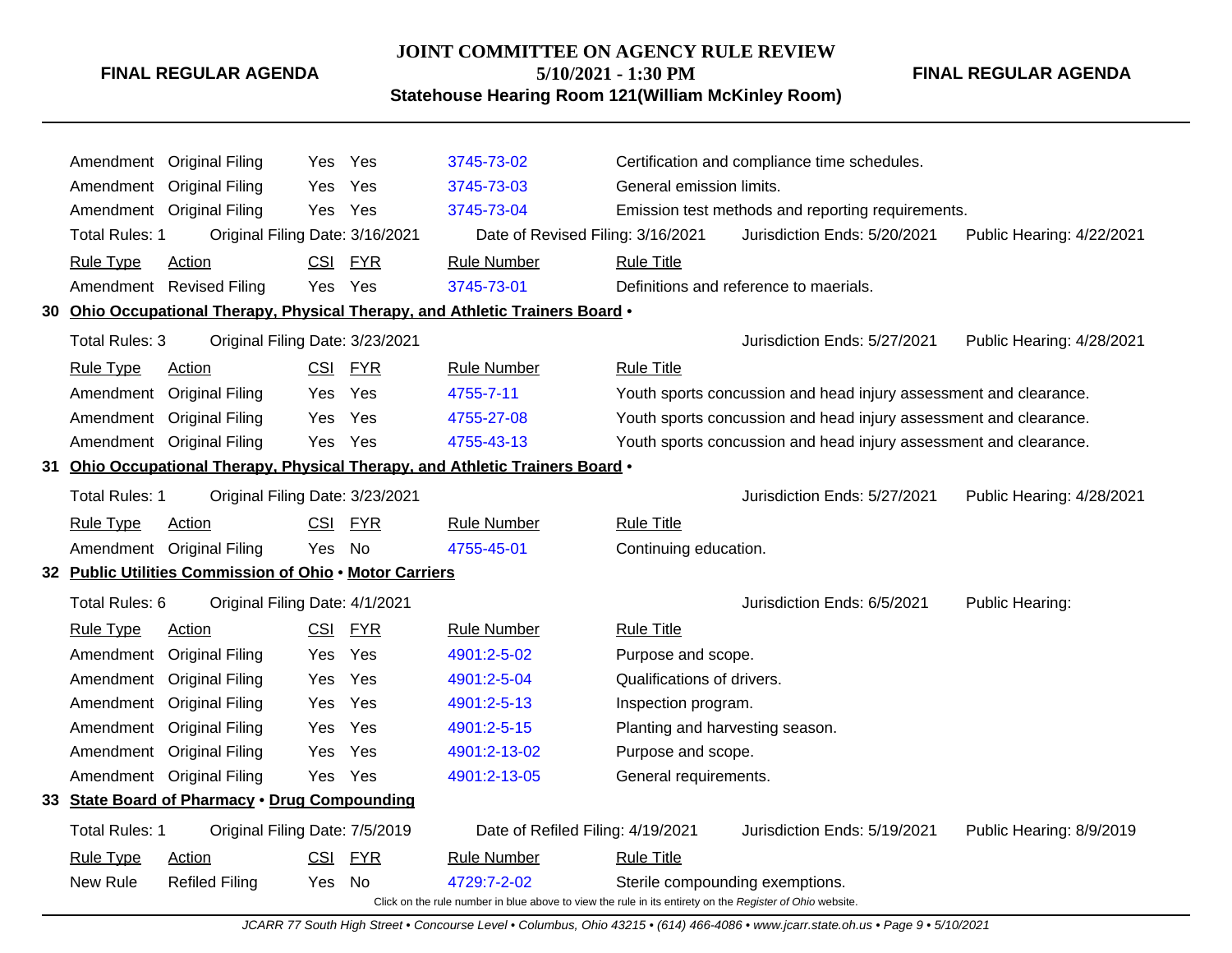# **JOINT COMMITTEE ON AGENCY RULE REVIEW 5/10/2021 - 1:30 PM Statehouse Hearing Room 121(William McKinley Room)**

**FINAL REGULAR AGENDA**

#### **34 State Board of Pharmacy** • **Terminal Distributors of Dangerous Drugs**

| Total Rules: 1                                     | Original Filing Date: 1/27/2020<br>Date of Refiled Filing: 4/19/2021 |            |                                 | Jurisdiction Ends: 5/19/2021 | Public Hearing: 11/13/2020         |                                                                   |                           |  |  |
|----------------------------------------------------|----------------------------------------------------------------------|------------|---------------------------------|------------------------------|------------------------------------|-------------------------------------------------------------------|---------------------------|--|--|
| <b>Rule Type</b>                                   | <b>Action</b>                                                        | <b>CSI</b> | <b>FYR</b>                      | <b>Rule Number</b>           | <b>Rule Title</b>                  |                                                                   |                           |  |  |
| New Rule                                           | <b>Refiled Filing</b>                                                | Yes No     |                                 | 4729:5-9-02.4                |                                    | Dispensing of controlled substances by an institutional pharmacy. |                           |  |  |
|                                                    | 35 State Racing Commission .                                         |            |                                 |                              |                                    |                                                                   |                           |  |  |
| Total Rules: 6                                     |                                                                      |            | Original Filing Date: 3/30/2021 |                              |                                    | Jurisdiction Ends: 6/3/2021                                       | Public Hearing: 12/1/2021 |  |  |
| <b>Rule Type</b>                                   | <b>Action</b>                                                        |            | CSI FYR                         | <b>Rule Number</b>           | <b>Rule Title</b>                  |                                                                   |                           |  |  |
| Rescission                                         | <b>Original Filing</b>                                               | Yes        | Yes                             | 3769-6-25                    | Safety helmet and vest.            |                                                                   |                           |  |  |
| New Rule                                           | <b>Original Filing</b>                                               | Yes        | No                              | 3769-6-25                    | Safety helmet and vest.            |                                                                   |                           |  |  |
| Rescission                                         | <b>Original Filing</b>                                               | Yes        | Yes                             | 3769-6-55                    | Excess weight.                     |                                                                   |                           |  |  |
| New Rule                                           | <b>Original Filing</b>                                               | Yes        | No                              | 3769-6-55                    | Weighing in and Weighing out.      |                                                                   |                           |  |  |
| Rescission                                         | <b>Original Filing</b>                                               | Yes        | Yes                             | 3769-6-60                    | Whip restrictions.                 |                                                                   |                           |  |  |
| New Rule                                           | <b>Original Filing</b>                                               | Yes No     |                                 | 3769-6-60                    | Riding crop restrictions.          |                                                                   |                           |  |  |
|                                                    | 36 State Teachers Retirement System . Defined Benefits               |            |                                 |                              |                                    |                                                                   |                           |  |  |
| Total Rules: 15<br>Original Filing Date: 3/19/2021 |                                                                      |            |                                 |                              |                                    | Jurisdiction Ends: 5/23/2021                                      | Public Hearing:           |  |  |
| <b>Rule Type</b><br><b>Action</b>                  |                                                                      | <u>CSI</u> | <u>FYR</u>                      | <b>Rule Number</b>           | <b>Rule Title</b>                  |                                                                   |                           |  |  |
| Amendment                                          | <b>Original Filing</b>                                               | No         | Yes                             | 3307:1-7-01                  | Disability benefits - definitions. |                                                                   |                           |  |  |
|                                                    | Amendment Original Filing                                            | No         | Yes                             | 3307:1-7-02                  |                                    | Disability - medical review board.                                |                           |  |  |
| Amendment                                          | <b>Original Filing</b>                                               | No         | Yes                             | 3307:1-7-03                  |                                    | Disability - medical evidence and appointments.                   |                           |  |  |
| Amendment                                          | <b>Original Filing</b>                                               | No         | Yes                             | 3307:1-7-05                  |                                    | Disability benefits-denials and terminations.                     |                           |  |  |
| Amendment                                          | <b>Original Filing</b>                                               | No         | Yes                             | 3307:1-7-07                  |                                    | Disability benefits - earnings and employment statements.         |                           |  |  |
| Amendment                                          | <b>Original Filing</b>                                               | No         | Yes                             | 3307:1-7-08                  |                                    | Disability - coordination of state retirement systems.            |                           |  |  |
| Amendment                                          | <b>Original Filing</b>                                               | No         | Yes                             | 3307:1-7-09                  |                                    | Disability - appeal of terminations due to teaching service.      |                           |  |  |
| Amendment                                          | <b>Original Filing</b>                                               | No         | Yes                             | 3307:1-8-01                  | Survivor benefits.                 |                                                                   |                           |  |  |
| Amendment                                          | <b>Original Filing</b>                                               | No         | Yes                             | 3307:1-8-02                  |                                    | Active member beneficiary designation.                            |                           |  |  |
| Amendment                                          | <b>Original Filing</b>                                               | No         | Yes                             | 3307:1-11-01                 |                                    | Health care services - establishment of program and definitions.  |                           |  |  |
| Amendment                                          | <b>Original Filing</b>                                               | No         | Yes                             | 3307:1-11-03                 |                                    | Health care services - medical plan.                              |                           |  |  |
| Amendment                                          | <b>Original Filing</b>                                               | No         | Yes                             | 3307:1-11-04                 |                                    | Health care services - health care assistance program.            |                           |  |  |
|                                                    | Amendment Original Filing                                            | No         | Yes                             | 3307:1-11-05                 |                                    | Health care services - medicare part B reimbursement.             |                           |  |  |
|                                                    |                                                                      |            |                                 |                              |                                    |                                                                   |                           |  |  |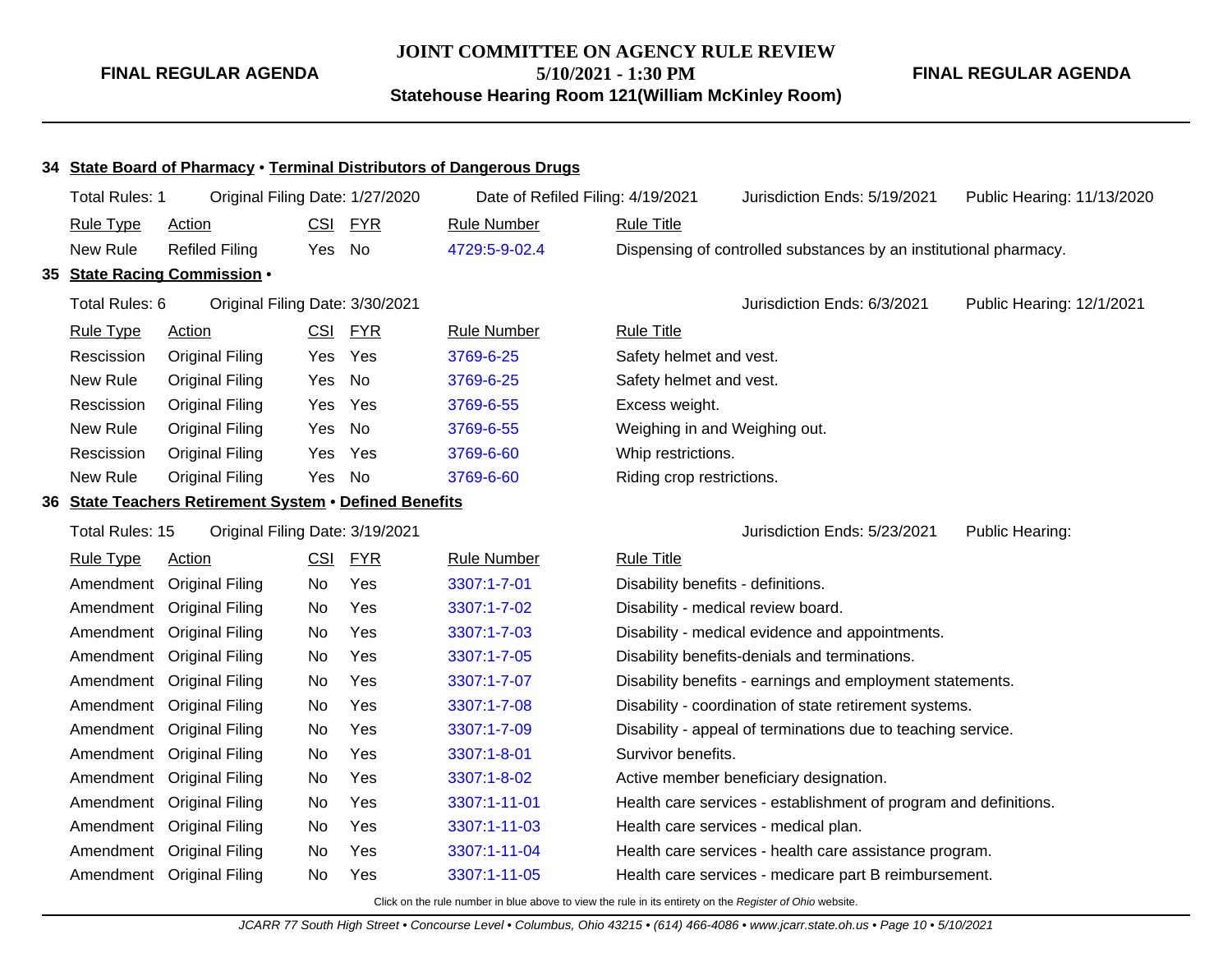#### **JOINT COMMITTEE ON AGENCY RULE REVIEW**

**5/10/2021 - 1:30 PM**

**Statehouse Hearing Room 121(William McKinley Room)**

**FINAL REGULAR AGENDA**

|  |                                                                                    | Amendment Original Filing<br>Yes<br>No. |     | 3307:1-11-09                                                             | Health care services - long-term care insurance. |                                                           |  |  |
|--|------------------------------------------------------------------------------------|-----------------------------------------|-----|--------------------------------------------------------------------------|--------------------------------------------------|-----------------------------------------------------------|--|--|
|  | Amendment Original Filing<br>Yes<br>3307:1-13-02<br>No.<br>37 Treasurer of State • |                                         |     | Retirement of a member pursuant to section 3307.351 of the Revised Code. |                                                  |                                                           |  |  |
|  |                                                                                    |                                         |     |                                                                          |                                                  |                                                           |  |  |
|  | Original Filing Date: 3/19/2021<br>Total Rules: 1                                  |                                         |     |                                                                          |                                                  | Jurisdiction Ends: 5/23/2021<br>Public Hearing: 4/26/2021 |  |  |
|  | <b>Rule Type</b>                                                                   | Action                                  | CSI | <u>FYR</u>                                                               | <b>Rule Number</b>                               | <b>Rule Title</b>                                         |  |  |
|  | Amendment Original Filing<br>No.<br>No.<br>113-40-05                               |                                         |     | Bank monitoring and economic monitoring.                                 |                                                  |                                                           |  |  |

# **To Be Refiled**

#### **38 Department of Health** •

| Total Rules: 13  |               |            | Original Filing Date: 3/26/2021 | Date of To Be Refiled: 4/13/2021 |                                 | Jurisdiction Ends:                                | Public Hearing: 4/29/2021                                             |
|------------------|---------------|------------|---------------------------------|----------------------------------|---------------------------------|---------------------------------------------------|-----------------------------------------------------------------------|
| <b>Rule Type</b> | <b>Action</b> | <u>CSI</u> | <b>FYR</b>                      | <b>Rule Number</b>               | <u>Rule Title</u>               |                                                   |                                                                       |
| Amendment        | To Be Refiled | Yes        | <b>Yes</b>                      | 3701-25-01                       | Definitions.                    |                                                   |                                                                       |
| Rescission       | To Be Refiled | Yes        | Yes                             | 3701-25-02                       | Permission to operate.          |                                                   |                                                                       |
| New Rule         | To Be Refiled | Yes No     |                                 | 3701-25-02                       |                                 | Responsibilities of the board of health.          |                                                                       |
| Rescission       | To Be Refiled | Yes        | Yes                             | 3701-25-03                       | Plans; approval and content.    |                                                   |                                                                       |
| New Rule         | To Be Refiled | Yes No     |                                 | 3701-25-03                       | Responsibility of the operator. |                                                   |                                                                       |
| Rescission       | To Be Refiled | Yes        | Yes                             | 3701-25-04                       |                                 | Responsibility of camp operator.                  |                                                                       |
| New Rule         | To Be Refiled | Yes No     |                                 | 3701-25-04                       |                                 |                                                   | Resident camp plan review package submission and design requirements. |
| Rescission       | To Be Refiled | Yes        | Yes                             | 3701-25-05                       |                                 | Water, sewerage and gray water recycling systems. |                                                                       |
| Rescission       | To Be Refiled | Yes        | Yes                             | 3701-25-06                       | Hygiene facilities.             |                                                   |                                                                       |
| Rescission       | To Be Refiled | Yes        | Yes                             | 3701-25-07                       |                                 | Solid waste storage and disposal.                 |                                                                       |
| Rescission       | To Be Refiled | Yes        | Yes                             | 3701-25-08                       | Electrical service.             |                                                   |                                                                       |
| Rescission       | To Be Refiled | Yes        | Yes                             | 3701-25-09                       | Sleeping quarters.              |                                                   |                                                                       |
| Rescission       | To Be Refiled | Yes Yes    |                                 | 3701-25-10                       | Safety.                         |                                                   |                                                                       |